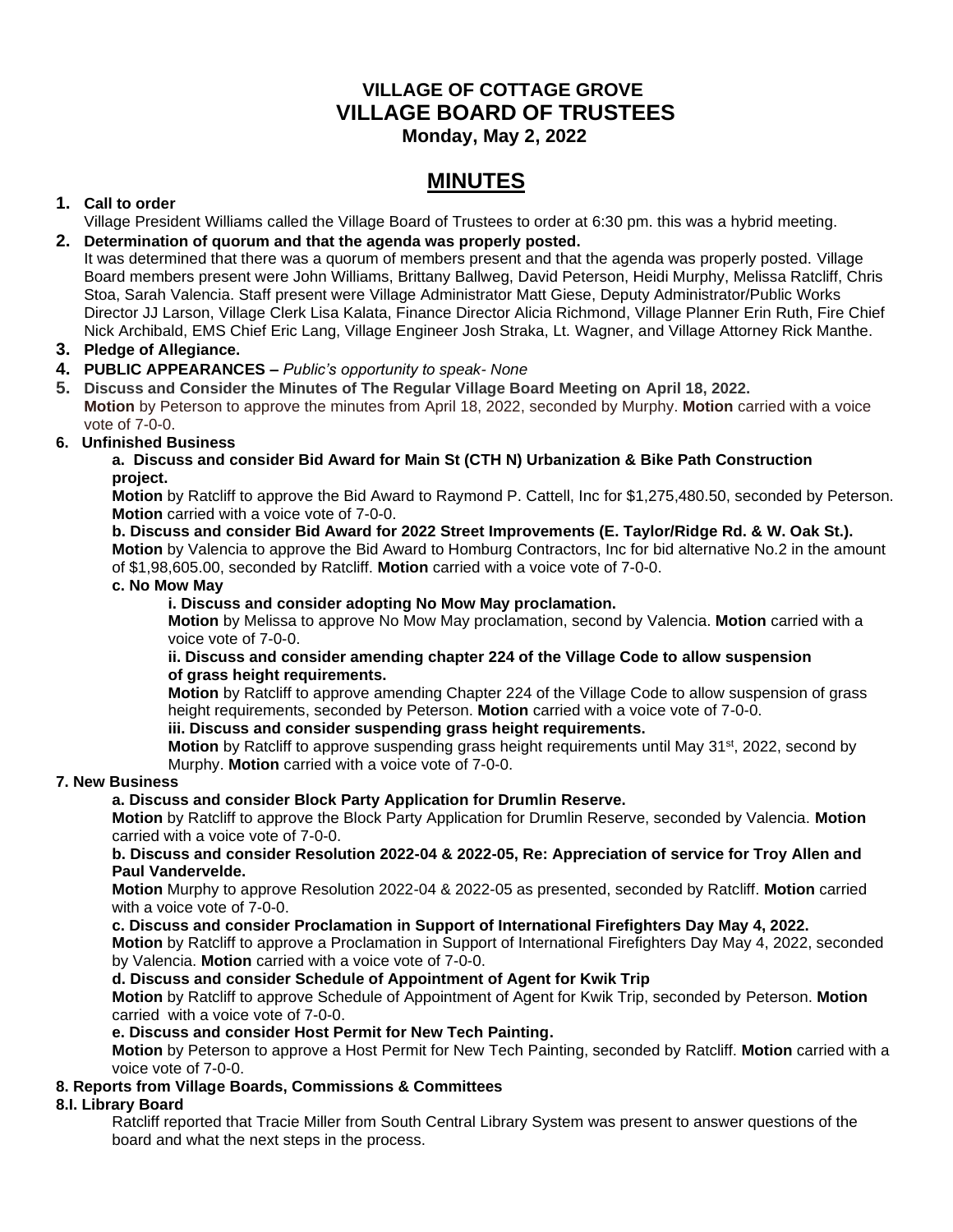#### **8.II. Deer-Grove EMS Commission**

#### **a. Presentation by Chief Lang on Deer-Grove EMS services.**

Chief Lang was present to give a brief overview of Deer-Grove EMS.

**b. Discuss and consider Resolution 2022-04-21 re: Deer Grove EMS Staffing Initiative.**

**Motion** by Peterson to approve Resolution 2022-04-21 regarding Deer Grove EMS staffing initiative, seconded by Valencia. **Motion** carried with a voice vote 7-0-0.

#### **8.III. Law Enforcement Committee**

Williams reported they discussed delta 8 issue with THC and will discuss with the legal team and bring back to the next meeting. The new officers are progressing. The license plate readers are now permanent in the Village.

#### **8.IV. Emergency Preparedness Committee**

Lt. Wagner reported they discussed the annual plan and have made updates. They received a \$2,000 donation from Hydrite that will be used for tabletop exercises later this year.

#### **8.V. Joint Fire Department Committee**

Peterson reported they discussed the sale of engine #3. They discussed a bottle fill station estimate. The jaws of life are now powered by electric, and they will use the festival funds to purchase a new electric jaws of life and will put the old one on the surplus website for sale. They also worked on the Mission, Vision and Value statements as recommended by the PPA study. The next meeting, they will be discussing the budget formula as recommended by PAA.

# **9. Reports from Village Officers**

## **a. Stafford Rosenbaum**

- **i. Legal briefings/status updates-** no updates
- **b. John Williams**
	- **i. Nomination of Jennie Lueder to the Police Commission.**
	- **ii. Nomination of Troy Allen and Heidi Murphy to Plan Commission.**
	- **iii. Nomination of John Hogan to the Community Development Authority.**
	- **iv. Nomination of David Peterson to the Library Board.**
	- **v. Nomination of Melissa Ratcliff to the Natvig Landfill Monitoring Review Committee.**
	- **vi. Nomination of Chris Stoa to Joint Fire Department Committee, Law Enforcement Committee and Utility Commission.**
	- **vii. Nomination of Brittany Ballweg to Ad Hoc Architectural Review Committee, Deer-Grove EMS Commission.**

**Motion** by Ratcliff to approve the above nominations, seconded by Valencia. **Motion** carried with a voice vote of 7-0-0.

#### **c. Village Administrator**

#### **i. Discuss and consider approval of Village Hall Summer office hours.**

**Motion** by Peterson to approve Village Hall summer office hours, seconded by Ratcliff. **Motion** carried with a voice vote of 7-0-0.

#### **ii. Discuss and consider scheduling a Special Village Board meeting on May 31st or June 1st for the purpose of touring Village facilities with consulting firm FGM Architects.**

**Motion** by Murphy to approve meeting on May 31, 2022 @ 5:30 p.m. at Village Hall for a tour of facilities, second by Ratcliff. **Motion** carried with voice vote of 7-0-0.

## **10. Communications and Miscellaneous Business**

## **a. Consider approval of vouchers.**

**Motion** by Peterson to approve the vouchers as presented in the amount of \$151,911.97 seconded by Valencia. The check sequence goes from check #50076 to #50167. **Motion** carried with a voice vote of 7-0-0.

**b. Correspondence –** Williams reported he received an email about a near miss with a school bus on the 300 block of Main St. This was forwarded to Chief Layber. Williams also had a request from the Fire Department to support the nomination of Nick Archibald as the Fire Chief of the year through their Association.

**c. Upcoming Community Events-** Shady Grove grand opening on Wednesday, May 4th, Ribbon cutting for MG School for solar panel installation at the High School on May 21st. Lions Club car cruise and poker run on May 14<sup>th</sup> to benefit Badger Childhood Cancer Network.

# **d. Future agenda items- none**

**11**. **Closed Session: This Closed Session Is to Establish Negotiating Position Regarding Deer-Grove EMS District and Joint Fire Agreements. The Village of Cottage Grove Village Board will enter into Closed Session pursuant to Wisconsin State Statute §19.85 (1)(e) Deliberating or negotiating the purchasing of public properties, the investing of public funds, or conducting other specified public business, whenever competitive or bargaining reasons require a closed session.**

**Motion** by Williams to enter into closed session at 8:19p.m. to Establish Negotiating Position Regarding Deer-Grove EMS District and Joint Fire Agreements. The Village of Cottage Grove Village Board will enter into Closed Session pursuant to Wisconsin State Statute §19.85 (1)(e) Deliberating or negotiating the purchasing of public